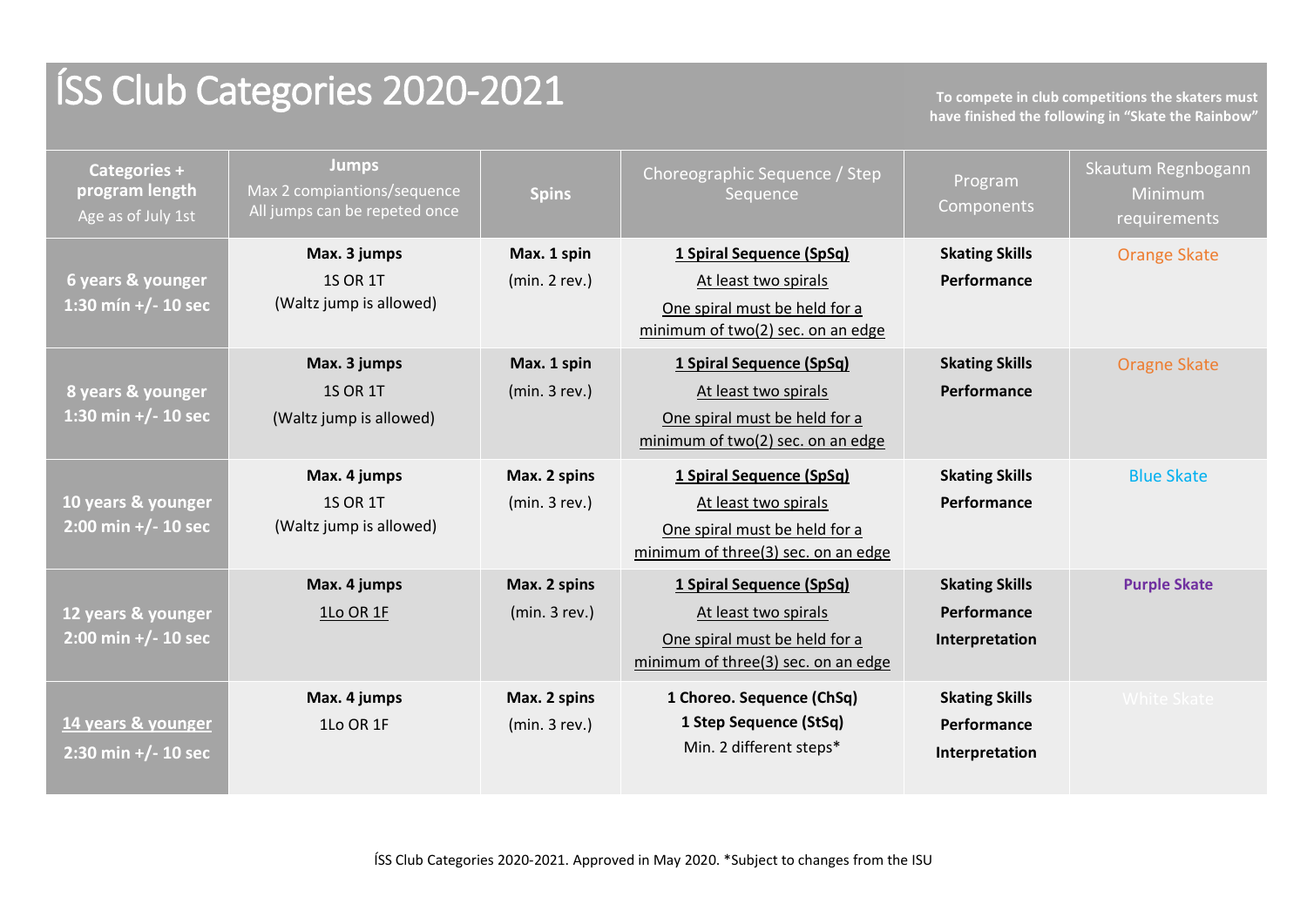| 15 years & older<br>$2:30 \text{ min} +/- 10 \text{ sec}$ | Max. 4 jumps<br>1Lz                     | Max. 2 spins<br>(min.3 rev.) | 1 Choreo. Sequence (ChSq)<br>1 Step Sequence (StSq)<br>Min. 2 different steps* | <b>Skating Skills</b><br>Performance<br>Interpretation | White Skate  |
|-----------------------------------------------------------|-----------------------------------------|------------------------------|--------------------------------------------------------------------------------|--------------------------------------------------------|--------------|
| 25 years & older<br>$2:30 \text{ min} +/- 10 \text{ sec}$ | Max. 4 jumps<br>(Waltz jump is allowed) | Max. 2 spins<br>(min 3 rev.) | 1 Choreo. Sequence (ChSq)<br>1 Step Sequence (StSq)<br>Min. 2 different steps* | <b>Skating Skills</b><br>Performance<br>Interpretation | Orange Skate |

Warm up times are double the program time (see ÍSS Competition Handbook)

#### **Jumps**

- Maximum number of jump elements is stated as MAX X amount of jumps
- The skater can only include 2 jump combinations or sequences in a program. Jump combinations can only include 2 jumps
- A jump can only be repeted in a combination or sequence
- In categories 6-,8- and 10 years and younger a Waltz jump is considered a jump element
- Deductions are not given for a fall in jump elements, but a fall does affect the judges score

#### **Spins**

- Maximum number of spins is stated as MAX X amount of spins
- $\bullet$  2 different spins must be performed when "max 2 spins" is stated

#### **Spiral Sequences**

- Must include at least two spirals
- At least one spiral must be held on an edge and in position according to time stated for each category (2 sec. for 6 and 8 year olds, 3 sec. for 10 and 12 year olds)
- Definition of position: A position where the standing leg is straight or almost straight and the knee and heal of the free leg is above the hip.

#### **Steps**

- Judged by quality and perfomance (ATT. No levels are given)
- A Step Sequence needs to utilize the whole ice surface except in categoris 6- and 8 years and younger (straight line, circle, serpentine)
- \*The skater must perform at least 2 different steps (except 6 years and younger). See definition of steps.

| <b>Definition of Turns</b> | Turns: twizzles, brackets, loops, counters, rockers, three turns.          |
|----------------------------|----------------------------------------------------------------------------|
| and Steps                  | Steps: toe steps, chasses, mohawks, choctaws. change of edge, cross rolls. |